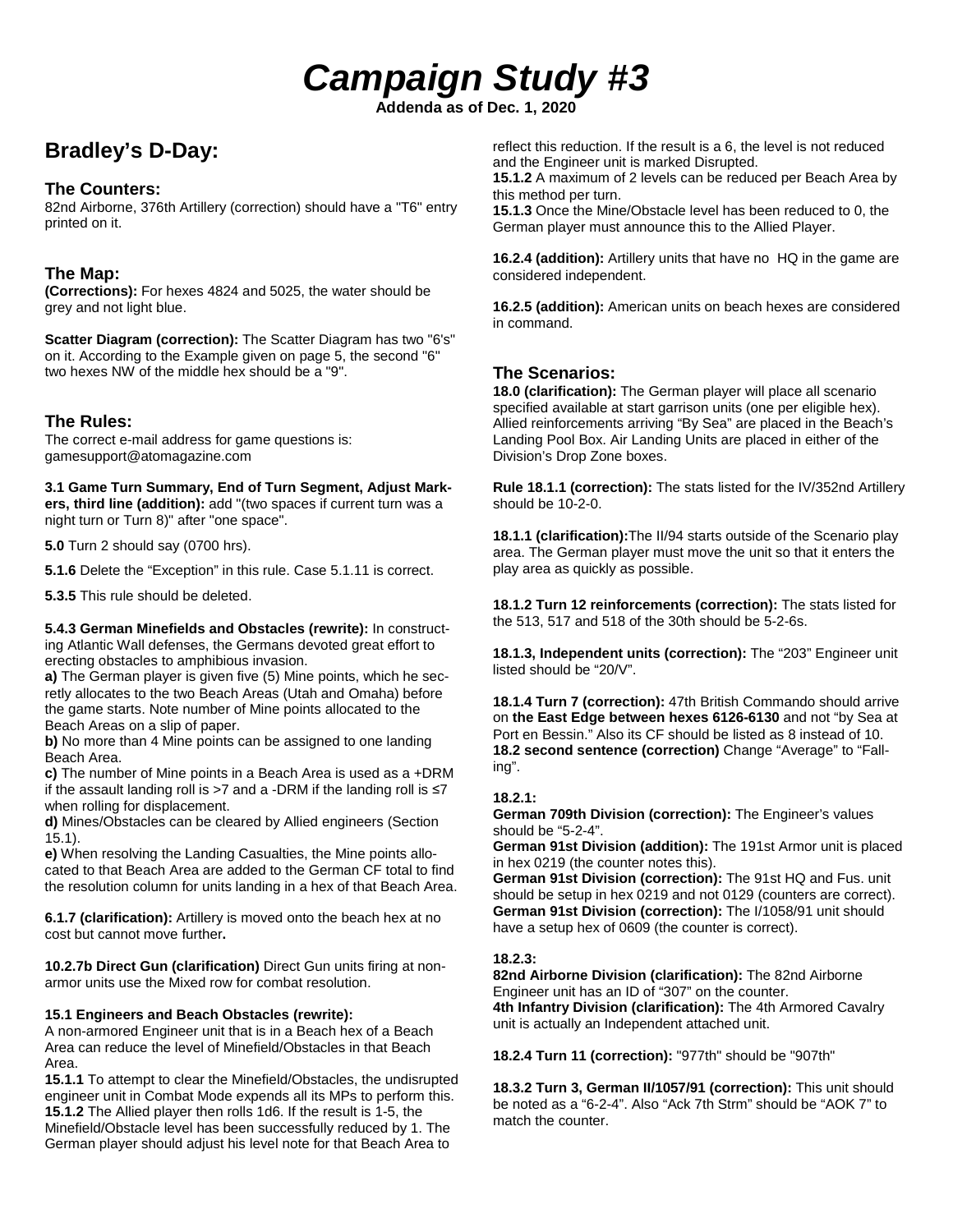**18.3.4: Turn 6 (addition):** Add "**By Sea at UTAH:** 82nd Airborne Division: 376th Artillery (4-2-0)" to this reinforcement text. **Turn 8 (correction):** "82/82 Antitank" should be "80 Anti-Aircraft" **Turn 11 (deletion):** Delete "By Sea at UTAH: 82nd Airborne Division: 376th Artillery (4-2-0)"

**18.4.1 Additional Allied Reinforcements (deletion):** This was supposed to be deleted. The units are shown in the regular reinforcements.

#### **18.5.2 (Corrections):**

**Turn 8:** "A/I/12th Panzer Company (14-5-6)" should be "4/1/12 Panzer Company (16-6-6)"

**Turn 9:** "B/I/12th Panzer (14-5-6)" should be "5/2/12 Panzer Company (12-5-6)"

**Turn 10:** "A/2/12th Panzer (40-5-6)" should be "II(-)/12 Panzer (32-5-6)

**Turn 12:** "B/II/12th Panzer (40-5-6)" should be "I(-)/12 Panzer (40- 6-6)

# **The Charts:**

**Optional Bombardment Table (correction):** The rules reference should be 19.2.

**TEC. Sea Wall** (correction): "unbreached" should be "breached".

# **War with a Vengeance!**

#### **The Rules:**

**7.1 V-1 Deployment Segment (correction)**: Players roll on a D10 and consult the V-1 Availability Table (not Launch Table) during this segment.

**7.2 Allied Bomber Segment** (change): With a successful bombing attack the Launch Site marker (not bomber unit) is turned over to show the Launch Site now has a reduced launch capability (not suppressed).

**8.1 Impulses (clarification):** Use the 0 space on the Record Track for the 10th Impulse.

- **Second Bullet (corrections)**: A normal Launch Ramp site will launch three V-1s each impulse. A Reduced status Launch Ramp will roll each impulse on the V-1 Launch Ramp Table to determine how many V-1s can be launched. In addition, the reference to launch site 1 should be to launch site A.
- **Third and Sixth Bullets (correction):** Disregard the grey color reference to Target locations.
- **Fourth Bullet (correction):** Fighters can be placed in any red or grey (not yellow) FP area.
- **Seventh Bullet (clarification):** Air units have a yellow CF on their reverse to denote they are "in the air" for a second impulse.